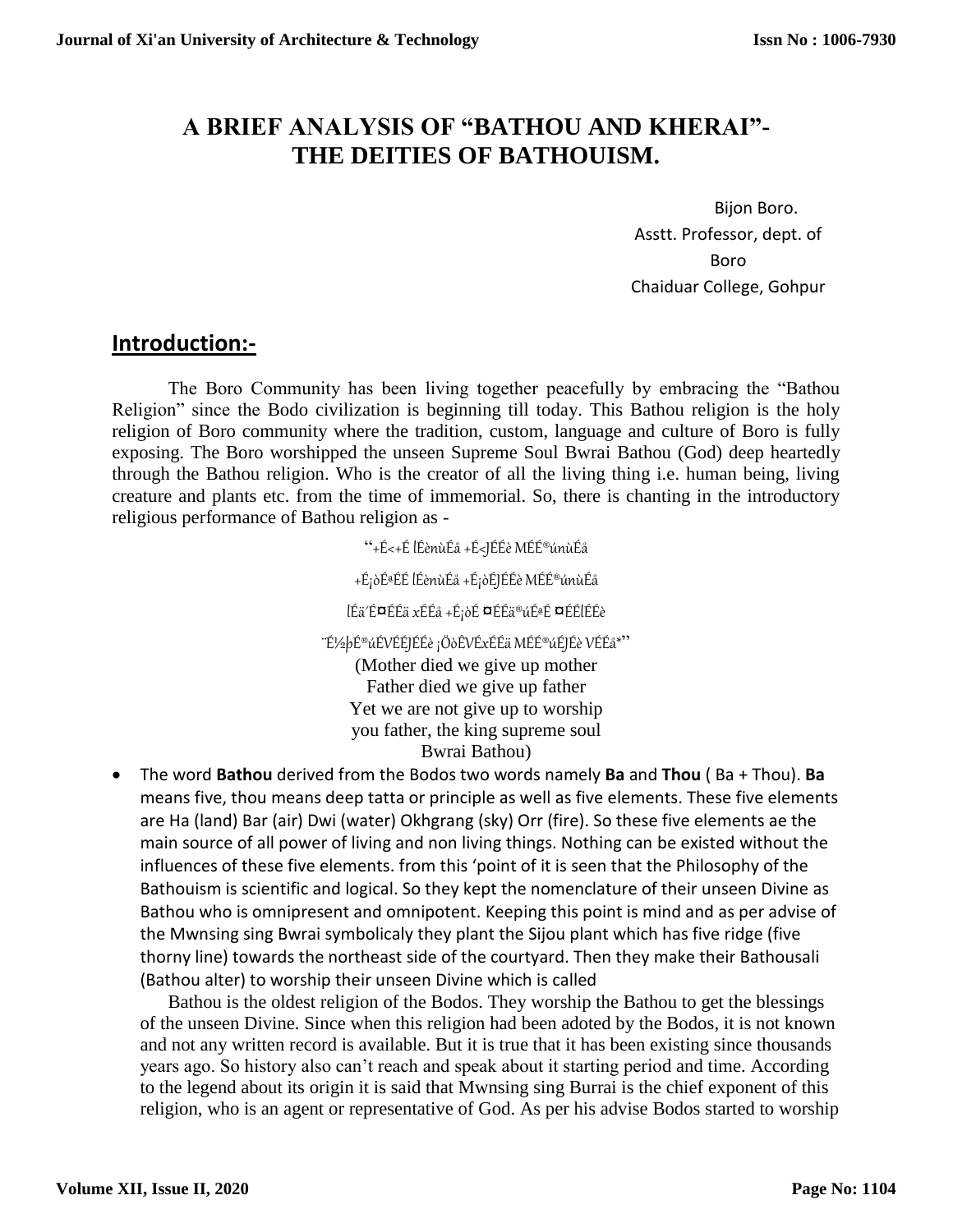the unseen Divine under the Sijou Plant making a alter known as Bathou Surrounded by the fencing of eighteen pairs of bamboo strip with five fastening symbolizing eighteen pairs of god-goddess and five Principle of life are birth, marriage death, peach (Pleasure) and trouble. That means no one can escape from this five principle in our living Society of human being. Thus worshiping Principle of Bathouism has been continuing orally and folk to folk among the Bodos.

## **Kherai:-**

The Kherai is believed to be the greatest religious festival of the Boros. Prior to the British Period when there was Bodo Kachari Kingdom there were Bathoushali (alter of Bathou) were found at Dimapur, Khaspur, Maibong etc. So from this point of view, it can be said that this Bathou religion was also adopted by the Bodo Kachari monarch.

Aham ...............! "Ong Hring Cling Fwd Se........" "Ong Hring Cling Fwd Se........" "Ong Hring Cling Fwd Se........" "Ong Hring Cling Fwd Se........" "Ong Hring Cling Fwd Se........"

Since the Saytyo Yugo the Bathouism religion was breeding so far the Indian mythologist believed. So the Bathouism is one of the oldest religion of this globe. The Bathouism religion is same of Hinduism philosophy concern to all. Bathouism at the time gradually developed Yugo after Yugo means developing gradually through the Satya Yugo, Treta, Dwapara and Koli Yugo flourishing one after another till this current era known as Kolki Yugo.

Mongolians the Bodo people are religious and pous and come acrossed the Yugoes starting from the Satya Yugo flourishing till this current era. The system of prayer had changed Yugo after era till now through society changed. The Bathouism also charging the method of prayer according to the philosophical reports of the old folks and Bathou followers carefully sacrificed man, then other animal like chicken, goat, fowls, pigeon etc. Now-a-days Bathouism people are avoiding the method of sacrifying creatures instead of such living being. They are using to offer prosads a mixture of pulse, peas, rices, banana and sugarcant along with coconut.

Bathou means- 'Ba' (Five) and 'Thou' (deep). Hence the Bathou means Five Deep Spiritual things. Bathou religion and its philosophy to the numeral 'Five' has well been expressed in the following piece of Bodo verse-

"Thaigirni Khonga Khongba, Sijouni Siria Siriba, Sifungni Gudunga Gudungba, Bathouni Bandw- Bandwba, Boro Bwraini Raoabw Fongba."

The teaching of Bathou religion the devotees try to follow basically 'Five' principle in their day to day life and follows the five basic teaching on the necessity of self realization as follows-

1. To think constantly "SIJOU" (The Supreme Soul).

2. Adoration of the Supreme Soul.

3. To think constantly of "Mainaoburi" (The Goddess of Wealth and Corps as Laxmi)

4. T realized the power of Earth, Water and wind.

5. To execute one's duty on this earth with negligence.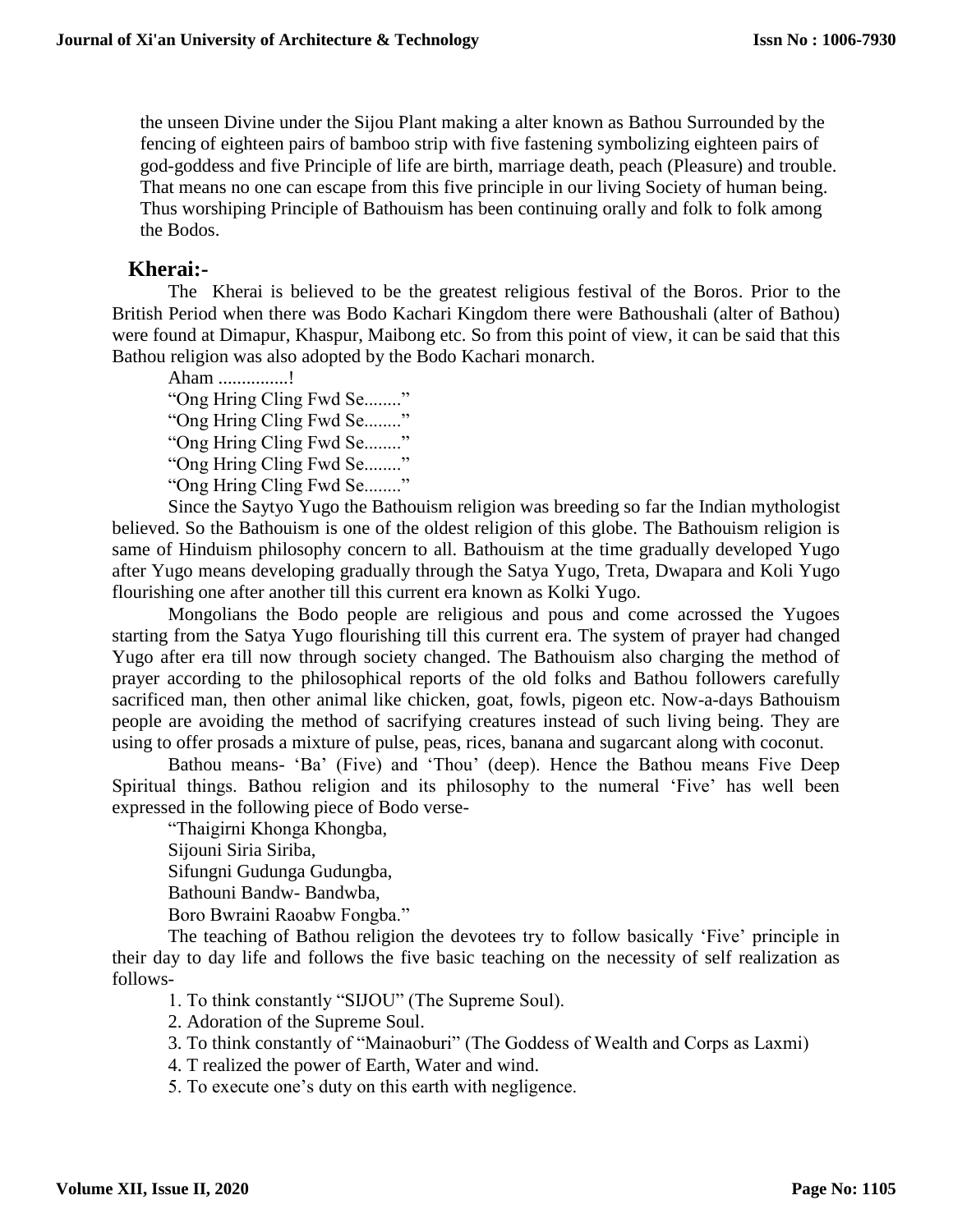Bathou religion is based on the five preaching through Bathouism thought as given below-

1. Prayer and meditation for God.

- 2. Helping other to acquire religious virtue.
- 3. Helping and offering alms of poor, hopeless and needy.
- 4. Love and affection for all.
- 5. Make harmonished united effort to solve complex problem.

The Bathou alter is prepared by making highly steaded of soil which have been fenced bamboo splits and in the middle of Bathou alter "Eupherbia" splendens has holly mind. The Eupherbia splenden is called "SIJOU" by the Bodo people. Eupherbia splendens is consisting two deep meaning such as "Si" and "JOU". 'Si' means Soul and 'JOU' means high Soul. As well as the Eupherbia splendens or "SILOU" means the Supreme Soul. God is almighty. Hence the "Eupherbia splendens" is the symbolic representation of the Supreme Soul the almighty God.

The Bathou since the very beginning "KHERAI" worship is become traditionally along with religion prays in five seasonal based are given below-

1. Sangsari kherai fwrbw- Saytra Sangkranti of 6 Bwisag.

2. Amthi Kherau fwrbw- 11 Ashar.

3. Mainao Kherai fwrbw- 1 Kartik.

4. Angkham gwrlwi janai kherai fwrbw or neon janai- celebrated in Aghon months on nine day.

5. Magw domasi kherai fwrbw- celebrated on Sangkranti of Push and 1st day of Magh month.

Hence Bathouism shows the three abodes known as "Barigongtham"(Three Housing) at the occasion "KHERAI" performances. The three abodes are- 1. Rungsar (Heaven) 2. Mitha (Earth) and 3. Hasing or Hajing equivalent to the other religions known as- 1. Swargo, 2. Martya and 3. Pathal

Now let us describe the deities of Bathouism in details.

Name of religious bamboo splits and lences:-

1. Ailong-: Bathou Tharnai. (Birth)

2. Agrang-: Bathougidingnai. (First of steeping) (Satrali dance the earth)

3. Khwila-: Cha-gwlao mwsanai. Sibinw lanai, si, cha-gusung mwsanai, Sijou khow naithinai.

4. Khazi-: Imphi Sibnai, Maya dannai. Use of sword avoiding illusion.

5. Rajputhar-: Rwn Chandri dance. Identification of foes.

6. Rajkundra-: Khamao barkhwnai. Try to practise.

7. Abla Khungur-: Khwjima phonai. Dance try to know/learn.

8. Allbura-: Gandwola homnai. Dance to religion following.

9. Monasho-: Badamali gelenai. Entreheinto illusion.

10. Sarijomon-: Badamali gelenai. undertaking the world.

11. Barliburi-: Musha-Mufur gelenai. Care of living event.

12. Bwisumuthi-: Mainao dikhangnai. Earning knowledge.

13. Bagraja-: Mwsha gelenai. Energy.

14. Songraja-: Daothwisi lwngnai. Controlling bad etiquettes.

15. Gaoraja-: Ashar gunai. Learning of truth.

16. Basumuria-: Neolai gelenai. Controlling of mind.

17. Ahaon bwrai-: Naobarnai. Gait from earth death.